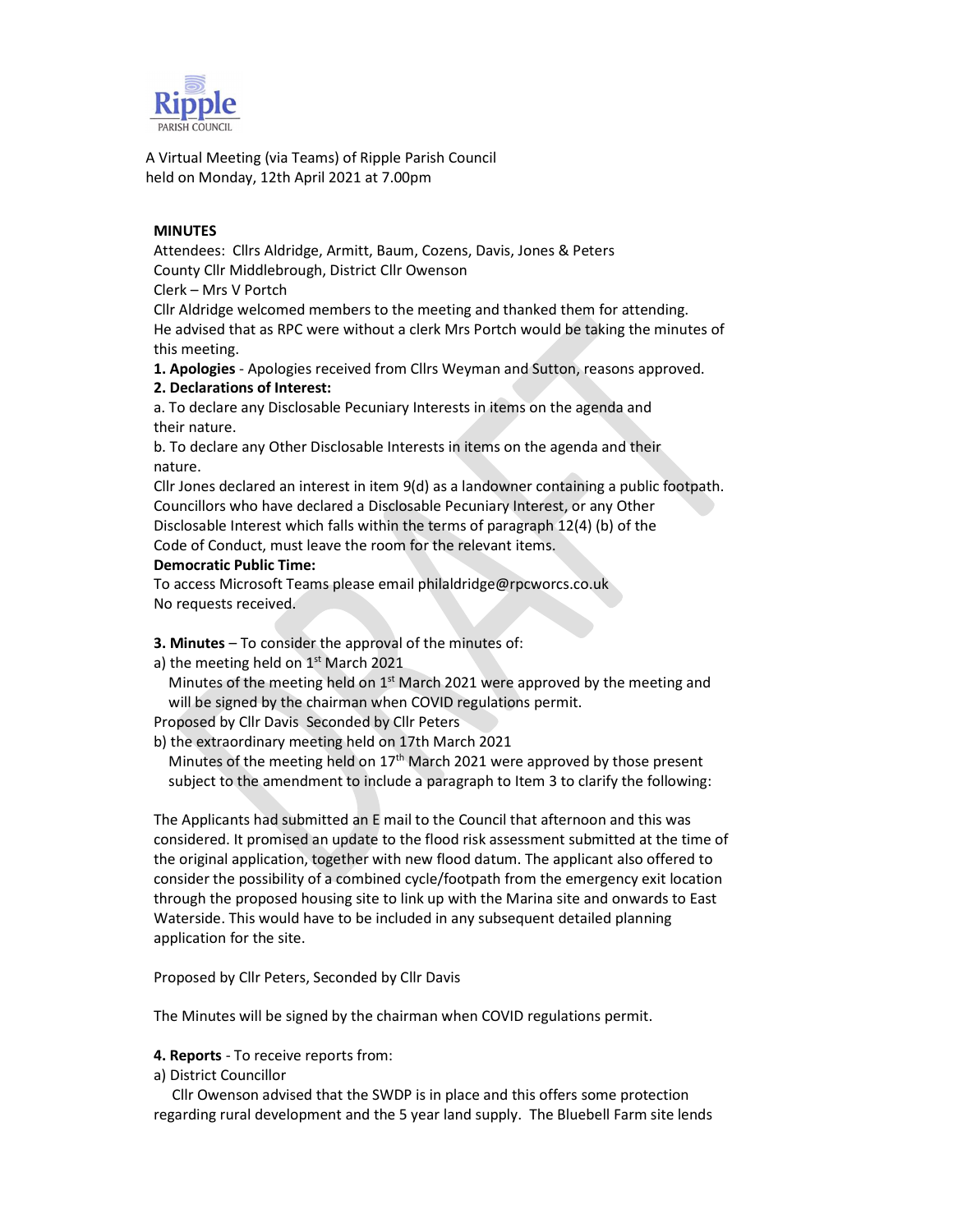itself to be a potential development site. Cllr Jones raised the question of the possible development of 2,400 homes on a site in Strensham. Cllr Owenson advised the main sites were Rushwick, Worcester Parkway and Throckmorton.

### b) County Councillor

 Cllr Middlebrough advised that Gold Command reports would now be issued fortnightly. The concerns raised by residents regarding Ryall Road suffering with additional traffic during the new roundabout constrictions were clarified and Cllr Middlebrough advised that the works would be carried out "off line" with potentially little impact on existing traffic. Signage "Unsuitable for Works Traffic" would be put up. It was anticipated that works would commence at the end of April following archaeology and Great Crested Newt surveys. The speeding on Ryall Road continued to be a cause for concern and it was suggested that a member of the West Mercia Safer Roads Team be asked to visit and appraise the situation and possibly attend the APM. Cllr Armitt raise the point that the Speedwatch initiative had provided much information but received little feedback on the action taken by the police to follow up.

#### 5. Review of Councillor Responsibilities / Working Groups

The working groups of RPC were considered and the operation of Working Groups and Reporting from Members on Liaison Groups were clarified.

#### Management Group.

The Management Group will consist of the Chairman, Vice Chairman and Clerk of the Council. It will meet prior to each scheduled Parish Council Meeting, or as required by the Chairman or Clerk, providing a sounding board and an opportunity to review progress on our theme action plans and to coordinate internal management issues. The Group will also represent RPC to related outside bodies such as local liaison groups. All proposals will be brought to the full Council for agreement.

There will be no Notice of meetings but short notes may be taken.

Members: Chairman, Vice Chairman and Clerk

## Urgent Decisions Group.

The Group will consist of the Clerk, Chairman and Vice Chairman of the Council. Urgent decisions required between scheduled meetings of the Council are delegated to the Clerk in consultation with the Chairman and Vice Chairman of the Council. Expenditure under this delegation is limited to £250 per incidence. Decisions under this delegation will be reported to and minuted at the next Council Meeting. Under this delegation, where appropriate, the Clerk may decide that an Extraordinary Meeting of the Council be called to deal with a matter.

#### Planning Consultation Group.

The Council, as a Statutory Consultee, delegates all decisions arising under Development Control to the Clerk in consultation with Councillors determined to make up the Planning Working Group.

A discussion took place based on CALC advice on the composition of the Planning Working Group. CALC advise in their model scheme of delegation that the Clerk may consult in the following ways:

1) Any 3 members of the Council.

(Currently the Clerk consults and the planning group circulate working paper comments to ALL councillors for comment/amendment/approval prior to sending comments to Clerk for final approval.

2) The Chairman, Vice Chairman, and one other Member of the Council.

3) Any 3 Members from a named group of members of the Council.

It was agreed that The Planning Consultation Group be made up of 3 Members of the Council, Councillors Armitt, Baum and Jones.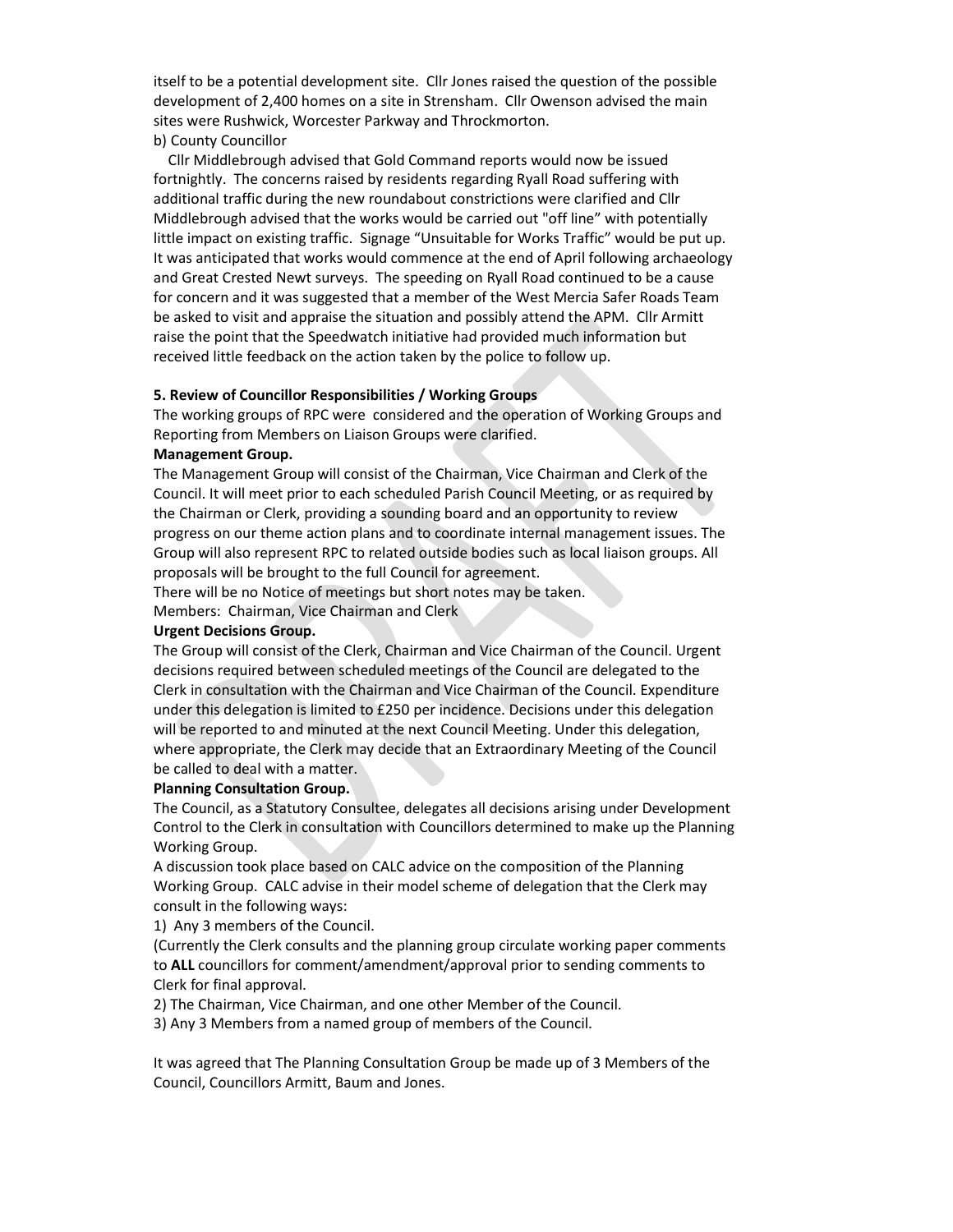Consultation may be by correspondence, including E Mail, or in person. It may take place at meetings of the Council or its Committees.

Decisions made under delegation will be reported to and minuted at the next council meeting.

Under delegation to the Clerk, and in particular with regard to controversial or major development proposals, the Clerk in consultation with the Chairman, may decide that a parish meeting and/or extraordinary meeting of the Council be called to consider the matter or that the matter be referred to next Council meeting, whichever is appropriate. All arrangements for site visits will be coordinated by the Clerk, who will ensure that Councillors are aware of the protocols to be followed during the site visit.

Proposed by Cllr Jones; Seconded Cllr Armitt.

## Environment and Transport.

The Group will lead on issues and initiatives on improving community safety, and maintaining good environmental practices in respect of policies and actions pursued by the Council.

Areas covered will include parking issues, tree maintenance, the provision of waste bins, and work on improving transport within the parish.

The group will work in conjunction and under the delegation of the Clerk and will report to the Full Council at each meeting.

The members of the group are Councillors Tim Armitt and Maggi Davis.

Proposed by: Cllr Aldridge Seconded by: Cllr Baum

### Finance

The Clerk as Responsible Officer will report on all matters relating to the Councils Finances at each Council Meeting. This will include matters relating to adherence to the Budget and Budget setting at the appropriate times of the Financial Year.

Approval will be sought at each meeting for payment of outstanding invoices. Any Payments made under Urgent Procedures will be reported to the meeting.

# Communication and Social Media.

Councillor Clare Cozens is appointed to administer the Councils Facebook site. The Facebook page will be administered for the purposes of publicising the business of the Parish Council and will be moderated to ensure that it is non-political and not utilised as a public forum to comment on individual Members of the Council or its employees. Comments from residents will be considered and if appropriate reported to the Management Group for potential inclusion as a future Agenda item or a resident may be asked to raise their issue as part of Public Question Time at a full Council meeting. The site may be used to publicise advertise third party public information which advances the aims and policies of the Council and acts as a public service to residents. The site must not be used for Commercial advertising.

The Member will also act in support of the Clerk in updating the Councils Web Page with time sensitive information in the absence of the Clerk due to sickness or holidays, or if technical issues prevent the Clerk from doing so.

The Member will report directly to the Council.

Proposed by: Cllr Aldridge Seconded by: Cllr Armitt

## Footpaths Officer

Cllr Sutton is appointed as Footpaths Officer for RPC. The footpaths officer will liaise closely with the Worcestershire County Council Footpaths Officer and must undertake their appropriate training.

The Footpaths Officer will report directly to the Council.

### Staff and Training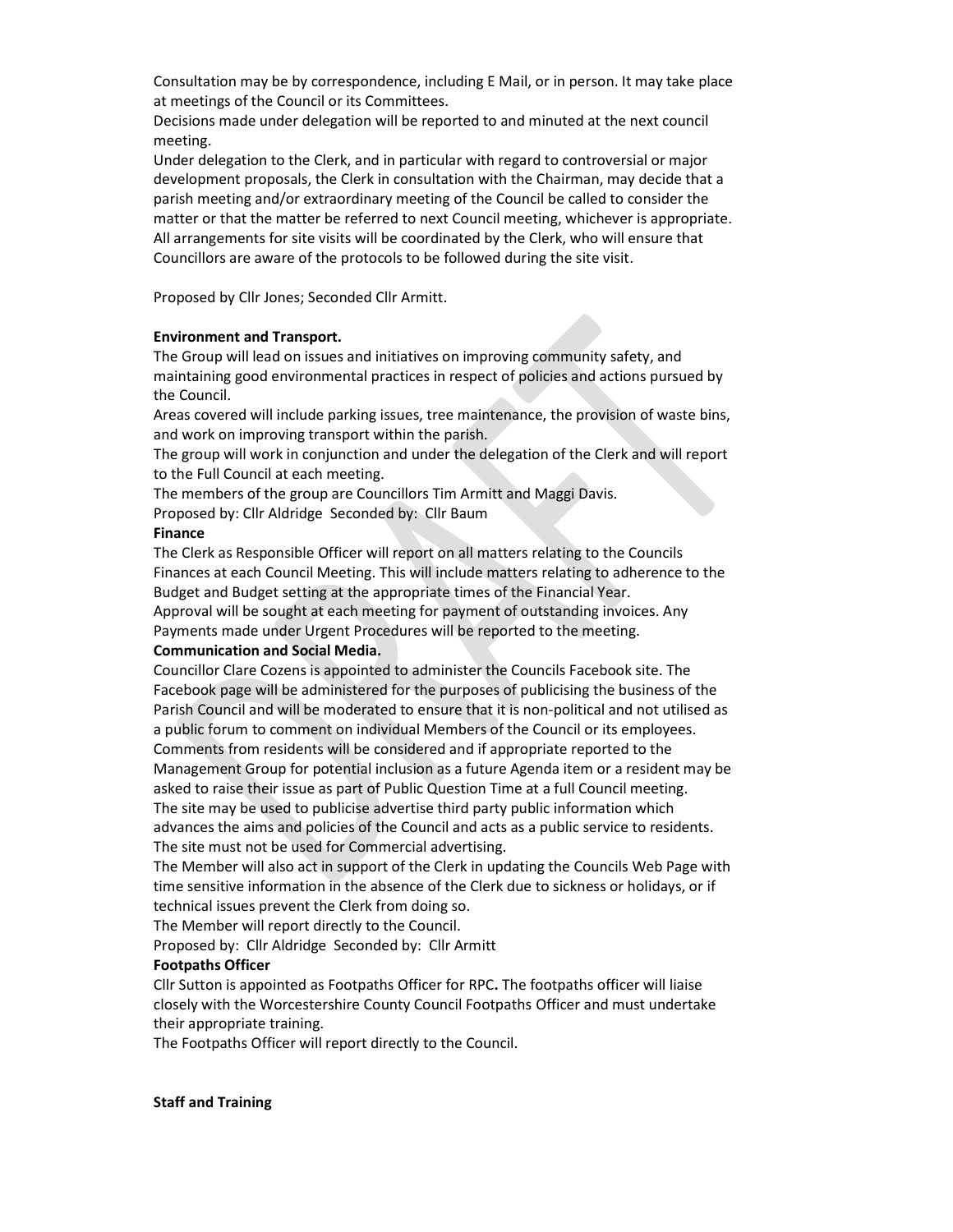The Clerk will distribute all publicity material received on training from CALC, the County and District Councils and will invite Members to express an interest in attending a particular course. Approval for attending will be verified at the next available Council Meeting.

### Upton Town Partnership

Councillor Sutton is appointed to attend meetings of the Upton Town Partnership and will verbally report to the next available Council meeting following a group meeting.

#### Upton Villages Together-Library

Councillor Weyman is appointed to attend meetings of the Upton Town Partnership and will verbally report to the next available Council following a Group meeting.

### Cemex Liaison Group

Councillor Jones is appointed to attend meetings of the Cemex Liaison Group and will verbally report to the next available Council meeting following a Group meeting.

## A38/A4104 Roundabout-Community Liaison Group

Councillor Baum is appointed to attend meetings of the A38/A4104 Roundabout Community Liaison Group and will verbally report to the next available Council meeting following a Group meeting.

## 6. Progress Reports

a) Clerk – vacancy

Post advertised, applications close 12 April 2021. 3 applications received, 2 received with CV and application form, 1 CV. Chairman has requested an application form be completed. Agreed that Cllrs, Aldridge, Jones and Baum should conduct online interviews.

b) Management Group / Urgent Decisions Group

Chairman, Vice Chairman and Clerk met and discussed a comprehensive list of ongoing projects.

c) Finance Group

Clerk prepared letter to bank cancelling the DD and requesting the removal of Cllr Aldridge as a signatory with immediate effect. Current account signatories Cllrs Jones and Weyman. Clerk to circulate bank balances.

Cheques for approval:

Ben Perry - Lengthsman Jan/Feb/Mar £920.00

Smartcut Ltd – Grasscutting 24/3/21 £428.40

CALC – Subscription £1,014.82

Approved by: Cllr Aldridge Seconded by: Cllr Peters

7. Planning Applications for consideration:

a) 21/000002/CM – Grove House Yard, Tewkesbury Rd, Upton Upon Severn

Removal of conditions – No Objection

Proposed by: Cllr Jones Seconded by: Cllr Davis

b) Informal Consultation  $-\overline{\text{Proposed}}$  works on Common Land unit CL46 Gloucestershire. Site near Bow Farm, GL20 6EW

Consultation on creation of haul road crossing common land. Cllr Jones to draft response expressing concerns regarding flooding, commoners rights/grazing rights and need to provide alternative comparable facility. Cllr Davis wished to express importance of maintaining footpaths and bridleways. It was suggested the Open Spaces Society should be consulted.

Proposed by: Cllr Aldridge Seconded by: Cllr Baum

c) 19/0081/TWMAJM – Land at Bow Farm, Bow Lane, Twyning, Tewkesbury Comments previously submitted following 30th November 2020 request. RPC members will report that they have no further comments as the issues raised required a level of professional technical knowledge.